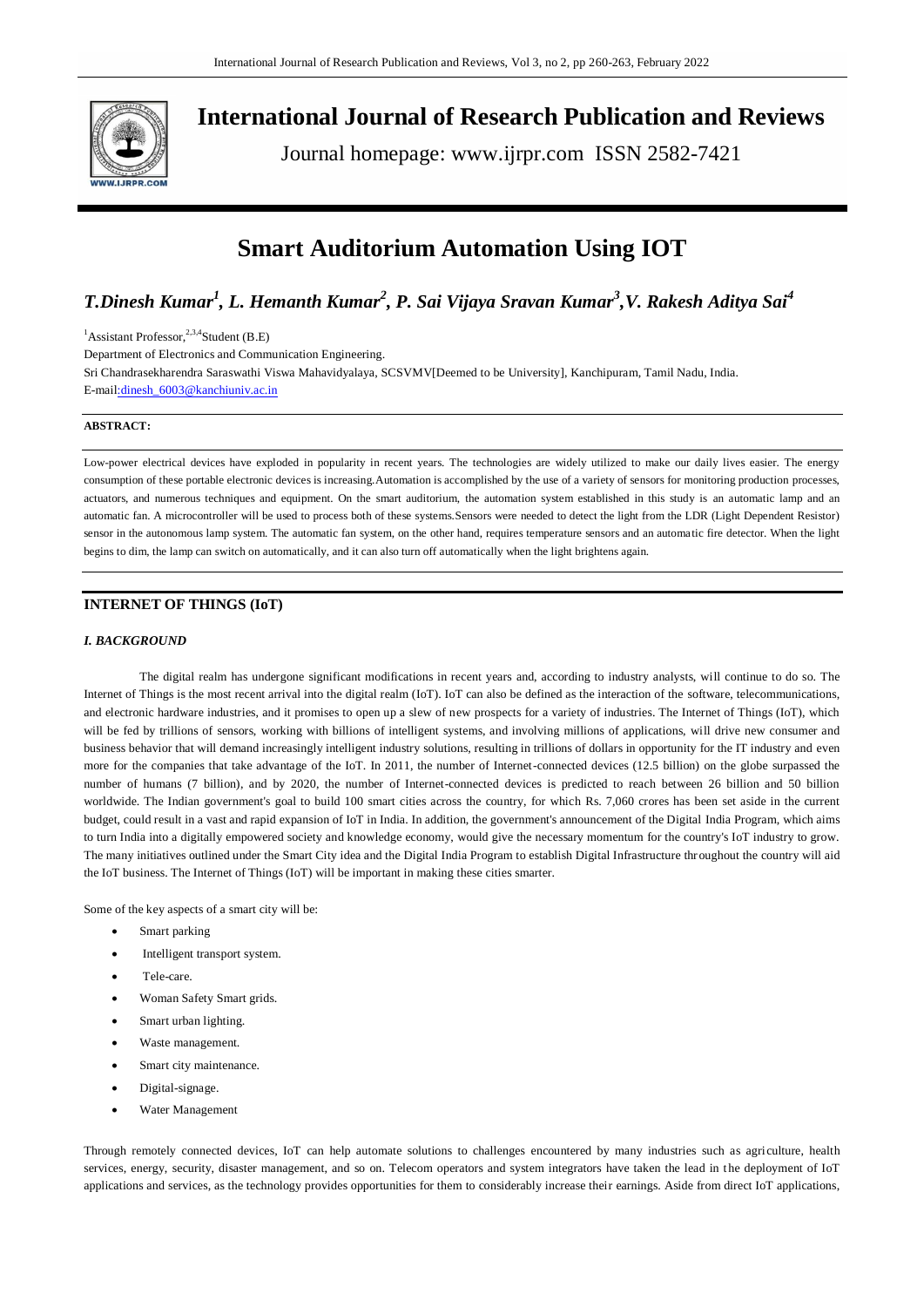the IT industry has the possibility to deliver IoT-related services, analytics, and apps. Internet of Things involves three distinct stages:

- 1. sensors that gather data (including sensor/device identification and addressing),
- 2. an application that collects and analyzes data for further consolidation,
- 3. decision-making and data transmission to the decision-making server

The decision-making process could be aided by analytical engines and Big Data. Several countries, including the United States, South Korea, and China, have grabbed the lead in terms of IoT readiness. Citizens, government, and industry would be the primary stakeholders in Internet of Things programs. Each stakeholder's participation and engagement at the proper stage is critical. At this point, rules for the promotion of IoT and the selection of critical domains are required, followed by a focus on developing answers for how data will serve citizens. The Internet of Things should plan with the basic goal of increasing value and decreasing costs. Industry collaboration, lessons learned from global forums, lessons learned from other nations that are leaders in IoT, and active participation of global partners will all aid us in moving toward a more innovation-driven strategy. The success of the Internet of Things will be determined by the creation of open platforms that are simple to use and low in cost, as well as the development of scalable models and the utilization of citizens as sensors. To reap the greatest benefits, data must be collected and shared openly across functions. Participation of start-ups at this stage will assist us in developing some new methods/ concepts that could serve as pillars for the entire smart concept to come.

#### *II. DEFINITION*

The Internet of Things (IoT) is a seamlessly connected network of embedded objects/devices with unique IDs that may communicate with one another utilizing standard and interoperable communication protocols without the need for human involvement. IoT does not include phones, tablets, or computers**.**

# *III. VISION*

"To develop connected and smart IoT-based system for our country's Economy, Society, Environment and global needs. "

## *IV.OBJECTIVES*

1. To develop a USD 15 billion IoT sector in India by 2020. By 2020, the number of linked devices will have risen from roughly 200 million to over 2.7 billion. According to a Gartner research, the IoT market will produce \$300 billion in sales by 2020, with 27 billion linked devices worldwide. India is expected to have a 5-6 percent market share in the worldwide IoT business.

2. To create human and technological capacity for IoT-specific skill sets for domestic and international markets.

3. Carry out research and development on all assisting technologies.

4. To create IoT products tailored to Indian demands in agriculture, health, water quality, natural catastrophes, transportation, security, automobiles, supply chain management, smart cities, automated metering and monitoring of utilities, waste management, Oil & Gas), and other areas.

# **INTRODUCTION**

The twenty-first century is making strenuous efforts to conserve electrical energy. Because lights are necessary but costly, it is necessary to optimize the system so that it is both economical and energy efficient. Controlling the lights manually is a time-consuming and difficult operation. Working in this manner can lead to large-scale tragedies and destruction. The biggest issue with manual light controls is that they waste a lot of time talking during evening periods when they are supposed to be turned on, and they waste a lot of energy in the morning since they can't all be shut off at the same time. Another example of waste is when lights are turned on at full power at midnight. The theory behind this is fairly simple: when the temperature is high, turn on the fan; when the temperature is low, turn off the fan. This increases or decreases the resistance value. This method is unique in that it saves a significant amount of time and energy. As a result, a new way of automatic fan speed management employing temperature sensors can be developed. Regulators can be used to control the speed of commonly used fans, however this is an antiquated and inconvenient way. And when the temperature must be monitored over lengthy periods of time, this method becomes inefficient. Create a product or hardware that can regulate the fan's speed dependent on temperature.

The digital visitor counter is a dependable circuit that takes over the responsibility of properly counting the number of people in the room. When someone enters the room, the counter is increased by one, and when someone exits the room, the counter is decreased by one. On liquid crystal displays, the entire number of people in the room is presented.

The microcontroller is responsible for receiving the signals from the sensors mentioned above. A microcontroller, IR and photodiode, and LCD are used in this project. The IR sensor continuously generates a signal, which is observed by the photodiode. If any barriers appear between the IR and the photodiode, the photodiode output is given.

# **LITERATURE SURVEY**

Many projects for smart control of electrical equipment in public locations, such as shopping malls and theaters, are underway. Various technologies have been employed to do this, with the basic goal of conserving energy. The following are a few projects comparable to ours that employed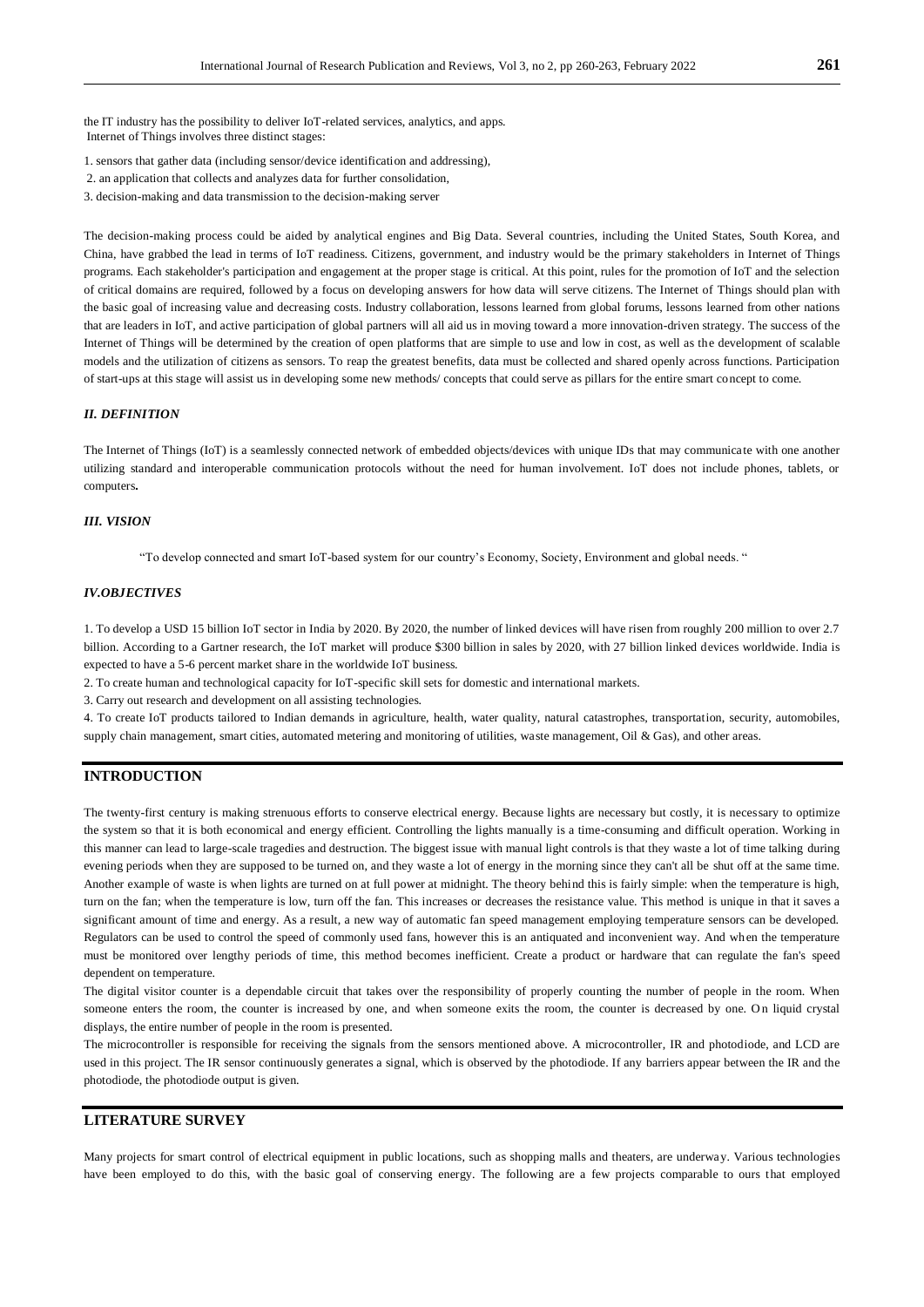microcontrollers as the foundation.

The major goal of this study is to design and implement energy-saving measures in public spaces such as auditoriums, shopping malls, and theaters. A human or a controlling system is required to control and monitor all of these devices or appliances. This document discusses the whole operation of electrical and electronic devices in theatres, shopping malls, and auditoriums, including automatic control and power-saving. To do so, they used an MCS 51 microcontroller, IR sensors/LDR (Light Dependent Resistor), and a 16X2 LCD (Liquid Crystal Display). The complete operation is controlled by a Microcontroller from the MCS 51 series. In our project, we used Arduino to create a control system that is easier to use than other microcontrollers.

They proposed a technique to analyze the power usage in the gathering hall/auditorium by building a visitor counter and an automatic fan control system in this research study.

The primary goal of this study is to conserve energy. Manual control methods are preferred over automatic control systems. Controlling electrical and electronic gadgets, appliances, and other devices is possible with the design of power control and saving projects. We attempted to demonstrate a clever technique to control power usage and save energy in auditoriums, shopping malls, and theaters, among other places, with this project. We now have retail malls, theatres, and auditoriums in all cities and suburbs. Monitoring and managing appliances becomes extremely important in these situations. If there are fewer individuals in the auditorium, there is no need to turn on all of the equipment. There will be a loss of power if all of the devices are turned on. If the auditorium fills to capacity, all of the equipment will automatically switch on.

# **BLOCK DIAGRAM:**



#### **SYSTEM REQUIREMENTS**

#### **HARDWARE REQUIREMENTS:**

Processor: Any Processor above 500 MHz. Ram: 4 GB Hard Disk: More than 256 GB Input device: System Camera Output device: High-Resolution Monitor.

ARDUINO UNO

- Power supply
- LM35
- 
- Fire sensor
- IR sensor
- LDR
- 16\*2 LCD
- Buzzer
- Relay
- 12V LED light
- Fan

#### **SOFTWARE REQUIREMENTS:**

- ARDUINO IDE
- C- Language